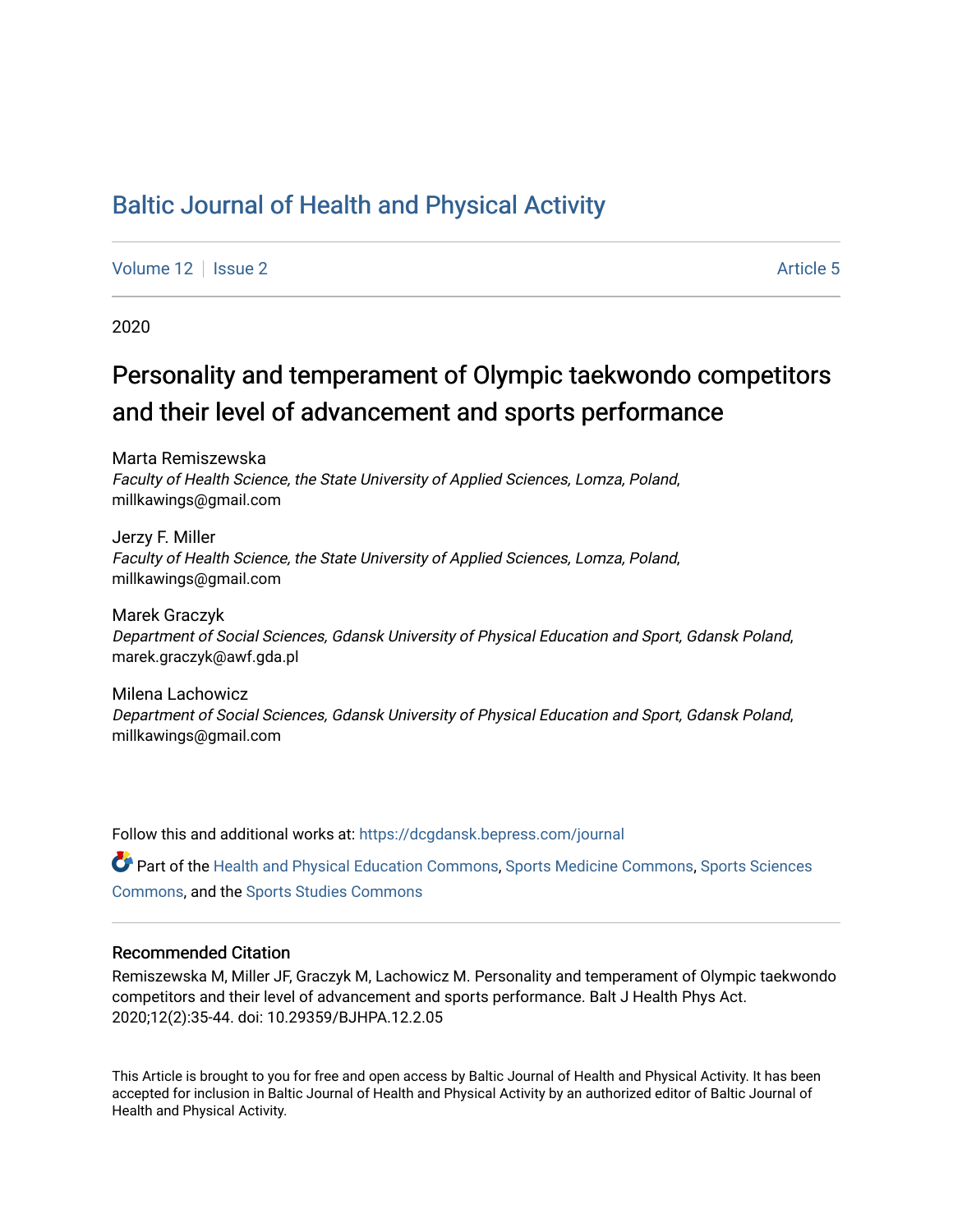# **Personality and temperament of Olympic taekwondo competitors and their level of advancement and sports performance**

**Authors' Contribution:**

**A** Study Design

**B** Data Collection

**C** Statistical Analysis

- **D** Data Interpretation
- **E** Manuscript Preparation
- **F** Literature Search
- **G** Funds Collection

Marta Remiszewska<sup>1 BDF</sup>, Jerzy F. Miller<sup>1 ACDG</sup>, Marek Graczyk<sup>2 ABG</sup>, **Milena Lachowicz<sup>2 ADE</sup>** 

1Faculty of Health Science, the State University of Applied Sciences, Lomza, Poland

2Department of Social Sciences, Gdansk University of Physical Education and Sport, Gdansk Poland

| abstract                     |                                                                                                                                                                                                                                                                                                                                                                                                                                                                                                                                                                                                                                                                                                                                                                                                                                                                           |
|------------------------------|---------------------------------------------------------------------------------------------------------------------------------------------------------------------------------------------------------------------------------------------------------------------------------------------------------------------------------------------------------------------------------------------------------------------------------------------------------------------------------------------------------------------------------------------------------------------------------------------------------------------------------------------------------------------------------------------------------------------------------------------------------------------------------------------------------------------------------------------------------------------------|
|                              | Background: The goal of the presented study was to identify personality and temperament traits of Olympic<br>taekwondo competitors at a varied level of advancement in relation to their sports performance.                                                                                                                                                                                                                                                                                                                                                                                                                                                                                                                                                                                                                                                              |
| <b>Material and methods:</b> | There were 127 Olympic taekwondo competitors in a junior category ( $n = 63$ ) and a senior one ( $n = 64$ )<br>who were divided into two research groups, i.e. competitors who won medals and competitors who did<br>not win medals in the Polish championship of Olympic taekwondo.                                                                                                                                                                                                                                                                                                                                                                                                                                                                                                                                                                                     |
| <b>Results:</b>              | Having analysed the data, it turned out that the two researched groups (juniors and seniors) were<br>similar regarding a low level of anxiety and neuroticism, a high level of extroversion and an average<br>level of agreeableness. The only variable significantly differentiating competitors in junior and senior<br>groups was neuroticism.                                                                                                                                                                                                                                                                                                                                                                                                                                                                                                                         |
| <b>Conclusions:</b>          | In the junior group, it was extroversion that differentiated the competitors with or without medals, in<br>the senior one - agreeableness.                                                                                                                                                                                                                                                                                                                                                                                                                                                                                                                                                                                                                                                                                                                                |
| Key words:                   | Olympic taekwondo, personality, temperament, sport performance.                                                                                                                                                                                                                                                                                                                                                                                                                                                                                                                                                                                                                                                                                                                                                                                                           |
| article details              |                                                                                                                                                                                                                                                                                                                                                                                                                                                                                                                                                                                                                                                                                                                                                                                                                                                                           |
|                              |                                                                                                                                                                                                                                                                                                                                                                                                                                                                                                                                                                                                                                                                                                                                                                                                                                                                           |
|                              | Article statistics: Word count: 3,491; Tables: 4; Figures: 1; References: 24                                                                                                                                                                                                                                                                                                                                                                                                                                                                                                                                                                                                                                                                                                                                                                                              |
|                              | Received: February 2020; Accepted: April 2020; Published: June 2020<br>Full-text PDF: http://www.balticsportscience.com                                                                                                                                                                                                                                                                                                                                                                                                                                                                                                                                                                                                                                                                                                                                                   |
|                              | <b>Copyright</b> © Gdansk University of Physical Education and Sport, Poland                                                                                                                                                                                                                                                                                                                                                                                                                                                                                                                                                                                                                                                                                                                                                                                              |
|                              | Indexation: Celdes, Clarivate Analytics Emerging Sources Citation Index (ESCI), CNKI Scholar (China National Knowledge<br>Infrastructure), CNPIEC, De Gruyter - IBR (International Bibliography of Reviews of Scholarly Literature in<br>the Humanities and Social Sciences), De Gruyter - IBZ (International Bibliography of Periodical Literature<br>in the Humanities and Social Sciences), DOAJ, EBSCO - Central & Eastern European Academic Source, EBSCO<br>- SPORTDiscus, EBSCO Discovery Service, Google Scholar, Index Copernicus, J-Gate, Naviga (Softweco, Primo<br>Central (ExLibris), ProQuest - Family Health, ProQuest - Health & Medical Complete, ProQuest - Illustrata: Health<br>Sciences, ProQuest - Nursing & Allied Health Source, Summon (Serials Solutions/ProQuest, TDOne (TDNet), Ulrich's<br>Periodicals Directory/ulrichsweb, WorldCat (OCLC) |
| <b>Funding:</b>              | This research received no specific grant from any funding agency in the public, commercial, or not-for-profit<br>sectors.                                                                                                                                                                                                                                                                                                                                                                                                                                                                                                                                                                                                                                                                                                                                                 |
|                              | <b>Conflict of interests:</b> Authors have declared that no competing interest exists.                                                                                                                                                                                                                                                                                                                                                                                                                                                                                                                                                                                                                                                                                                                                                                                    |

**Open Access License:** This is an open access article distributed under the terms of the Creative Commons Attribution-Non-commercial 4.0 International (http://creativecommons.org/licenses/by-nc/4.0/), which permits use, distribution, and reproduction in any medium, provided the original work is properly cited, the use is non-commercial and is otherwise in compliance with the license.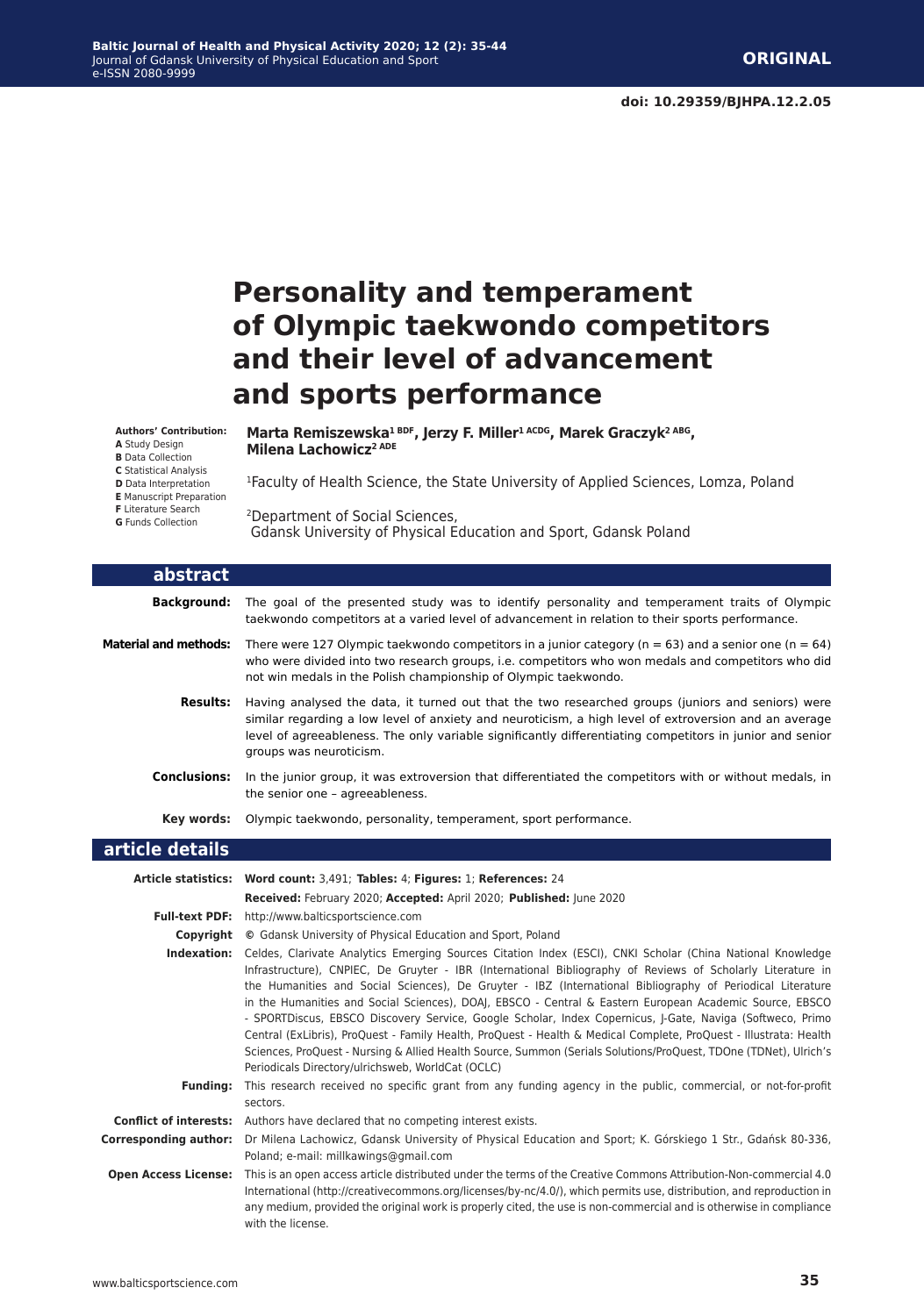## **introduction**

The prominence of psychological traits as well as mental preparation has long been known and regarded as one of the most significant elements of a player's holistic preparation. Coaches and competitors almost unanimously formulate an opinion that "sport of the highest level is 90% mind" [1]. Thus in search of the determinants of sport performance, it is difficult to omit psychological factors – athletes' psychological skills have an important role in the achievement of martial art sports [2]. Martial arts competitors are at risk of a high mental strain which is naturally different and dependent on individual level of training, personality traits, age, and the rank of the sports competition. The element that distinguishes martial arts from other types of sports is a direct physical contact with an opponent and an attempt to subdue them. The mental determinants of sports performance differentiating martial arts competitors from team sports competitors were the main subject of the study by Bernatek et al. [3]. The analysis of the results of their study shows that martial arts competitors (judo, boxing, karate), both in the junior and the senior groups, are more extrovert and emotionally stable compared to team sports competitors. It should be noted that team games athletes (close contact sports) present a higher level of extraversion comparing to individuals [4, 5].

The coaches and scientists name a low level of neuroticism and anxiety, and a high level of extroversion and motivation to be the most desirable mental traits of martial arts competitors and different sports [6−12]. Rychta [15] has also included the following determinants: the pursuit of a goal, resistance to stress connected with a fight, determination, and a low level of aggression. They have also stressed that the sport performance determinants change together with the ontogenetic development and an achieved sport result.

The studies of mental traits regarding high sports performance in taekwondo are rare; that is why the initial review of the studies began with an analysis of this variable in other combat sports, i.e. judo, boxing, wrestling, or karate. Obminski et al. [13] conducted a psychological profiling of boxing competitors in the junior group with and without successes. Using standardised questionnaires it was possible to determine the dominant personality traits, such as intelligence, the level of anxiety, neuroticism, extroversion, aggression, negation, suspiciousness, anger, irritability, and guilt. The results of the study showed that there were no significant differences in either of the researched traits in both groups.

Terelak and Gorska [14] conducted their research in a junior group doing judo dividing them into two teams: those reaching best results in sports, and those with relatively mediocre accomplishments. Sportsmen with the best results had a lower level of neuroticism and a higher level of extroversion than athletes not reaching similar results.

On the other hand, Botwina [9] examined the psychological characteristics of wrestling competitors. The factors characterising juniors were low neuroticism, contemplativeness, impulsiveness and the level of general aggression. In turn, seniors were characterised by high extroversion, the level of general aggression, and an average contemplativeness. In the group of the national team, low neuroticism, very high activity, very low contemplativeness and an average level of general aggression dominated.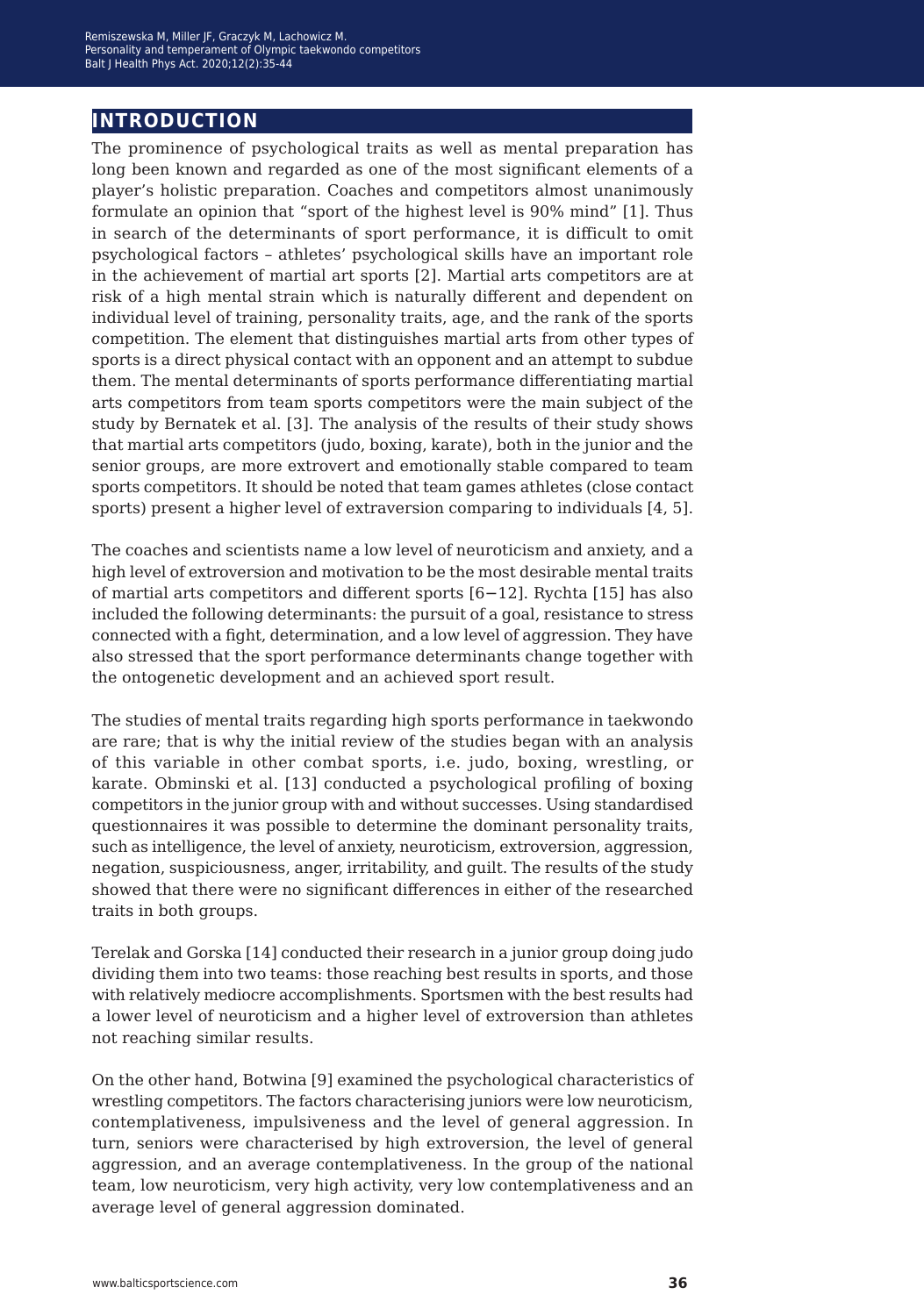Wielochowski et al. [6] examined the national team's wrestling competitors (both styles) as well as judo in the junior and the senior groups. The study involved the measurement of anxiety, temperament and personality. It was concluded that the competitors of freestyle and classical wrestling as well as judo were characterised by a low level of anxiety, an optimal level of aggression, and the mobility of the nervous system.

Looking for individual differences in the field of psychological variables, in relation to their sports results in martial arts, i.e. judo, wrestling or boxing, temperament, personality, anxiety, motivation and thinking were studied. It was concluded that they primarily depended on sports discipline, but also on situational factors. However, high motivation was recognised as the most significant one. Corresponding with this view are the results of Rychta's studies which showed that there was a strong correlation between competitors' intentional behaviour and their personality traits, temperament, and motivation [8, 15].

The few results of research on psychological factors in relation to the sporting results of taekwondo competitors correspond with the above presented effects of this type of analysis in other martial arts. Ghorbanzadeh et al. [16] named anxiety, motivation and temperament to be significant factors influencing sport performance in taekwondo. On the basis of the research on the medallists of the Polish Taekwondo Championship, it was found that the factors that determine sports performance of the seniors are low neuroticism, high conscientiousness and extroversion, as well as a mixed temperament – a choleric with a sanguine. On the other hand, Kazemi et al. [17] and Saporta [18] named, among other significant factors characterising the Olympic taekwondo medallists, anxiety, motivation and cognition.

The presented results of research on psychological variables of martial arts competitors, with particular emphasis on taekwondo, indicate that further research is necessary to identify psychological factors in relation to sports results in taekwondo.

## **material and methods**

Out of 20 randomly chosen sports clubs from 8 voivodeships, 127 Olympic taekwondo competitors were included in the study. All of them participated in the competition system for children and teenagers organised by the Polish Olympic Taekwondo Association (PZ TKDO – Polski Związek Taekwondo Olimpijskiego) and had valid licences and medical examinations.

The junior group ( $n = 63$ , age range 15.2–17.4 years old) was divided into two subgroups according to their success in the Championships of Poland: winners  $(n = 27,$  places 1-3) and non-winners  $(n = 36,$  places 5-16). The proficiency levels of the junior TKD athletes ranged from 6 kup to 1 dan and their competitive TKD experience was  $7.4 \pm 2.82$  years.

The senior group ( $n = 64$ , age range 18.3–22.1 years old) was also divided into two subgroups according to their success in the Championships of Poland: winners ( $n = 28$ , places 1-3) and non-winners ( $n = 36$ , places 5-16). Their proficiency levels ranged from 4 kup to 3 dan and their competitive TKD experience was  $9.7 \pm 3.24$  years (Table 1).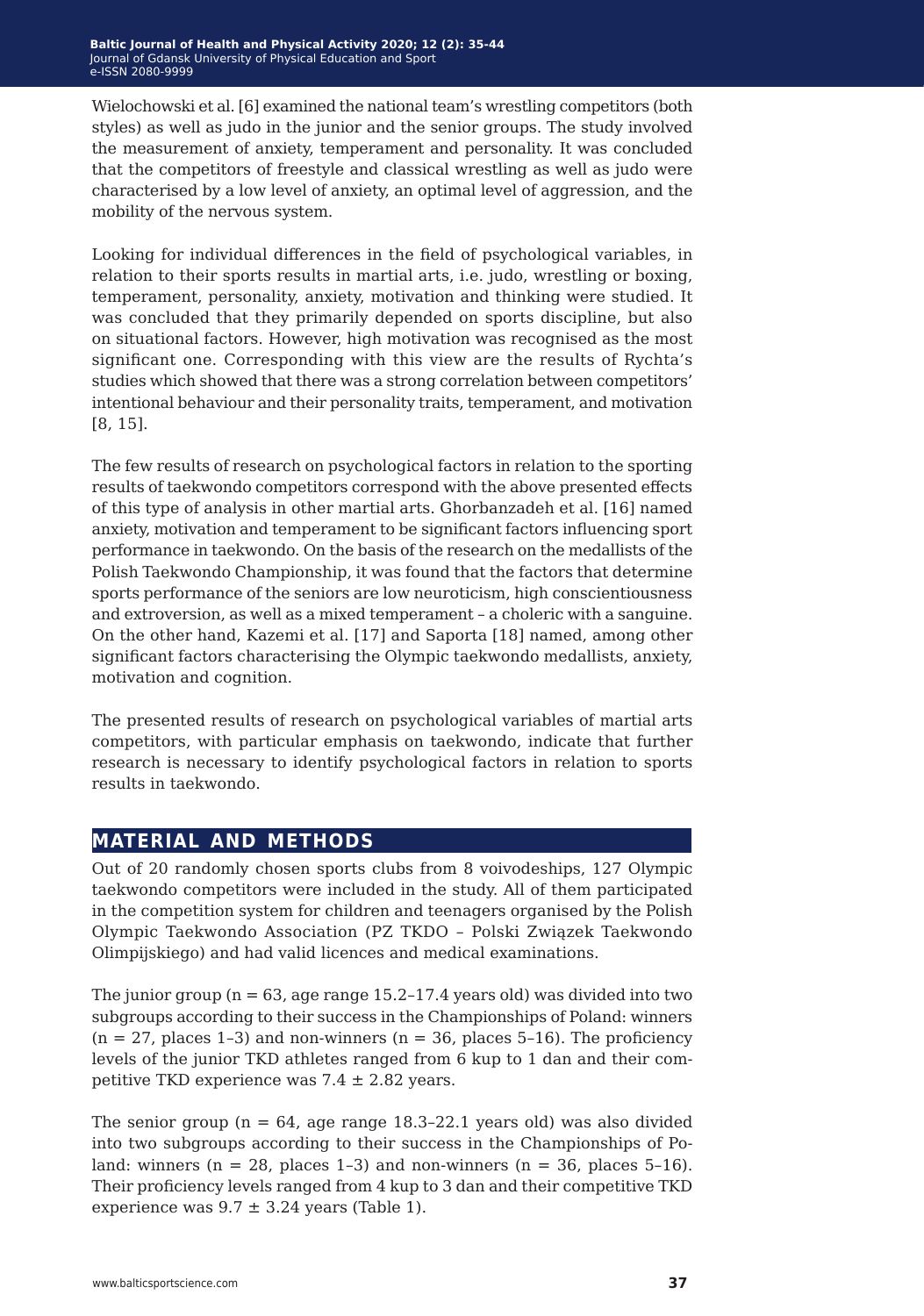Remiszewska M, Miller JF, Graczyk M, Lachowicz M.<br>Personality and temperament of Olympic taekwondo competitors alt I Health Phys. Act. 2020:12(2):35-44  $\sim$ Balt J Health Phys Act. 2020;12(2):35-44<br> Personality and temperament of Olympic taekwondo competitors

#### Table 1. Characteristics of the study sample

| Group          | Age (years)<br>Mean $\pm$ SD | Training experience (years)<br>Mean $\pm$ SD |
|----------------|------------------------------|----------------------------------------------|
| Senior (total) | $19.7 \pm 2.48$              | $7.5 \pm 3.28$                               |
| With medal     | $19.7 \pm 2.41$              | $8.3 \pm 2.75$                               |
| Without medal  | $19.7 \pm 2.61$              | $6.6 \pm 3.60$                               |
| Junior (total) | $15.9 \pm 0.84$              | $5.1 \pm 1.52$                               |
| With medal     | $15.7 \pm 0.85$              | $5.5 \pm 1.94$                               |
| Without medal  | $16.1 \pm 0.83$              | $4.8 \pm 1.26$                               |

The tested Olympic taekwondo competitors (juniors, seniors) participated in the organised training program run by their home clubs. Juniors trained 5 times a week for 90 minutes per class, whereas seniors trained 7 times a week for 120 minutes. The research was conducted in the second half of 2010 during the training season by a team of specialists under the direction of a psychologist.

The survey of mental traits included the measurement of anxiety, temperament, and personality.

*Anxiety* was examined by means of a questionnaire – State-Trait Anxiety Inventory – STAI – by C.D. Spielberger, R.L. Gorsuch, R.E. Lushene. The questionnaire consisted of two scales – X1, which tested anxiety as the state defined here and now, and X2, which tested anxiety as a trait marked by general fear. Each subject answered 40 questions marking the answers on a 4-level scale [19].

*Temperament* was examined by means of a questionnaire – Formal Characteristics of Behaviour–Temperament Questionnaire (FCZ-KT). It measures six temperament traits according to Strelau Temperament Inventory: *briskness* – a tendency to quick reaction, *perseveration* – a tendency to repeat and continue behaviour, *sensory sensitivity* – an ability to react to weak stimuli, *emotional reactivity* – a tendency to an intense reaction to stimuli, *endurance* – an ability to react adequately in situations requiring long-term activity or under conditions of high stimulation, *activity* – a tendency to behaviour of high stimulating value. The test consisted of 120 questions. The tested person gave Yes or No answers. The test is used in the study of teenagers and adults [20].

*Personality* was tested by means of Factor Inventory NEO-FFI by Costa and McCrae [21], characterising the personality structure in accordance with the Five-Factor Model. The items of the questionnaire are 60 self-report claims, whose truthfulness in relation to their own person, the subject evaluates on a five-point scale. The items are formed with five bipolar factors: *neuroticism* – reflecting emotional adaptability versus emotional disturbance associated with a tendency to experience negative emotions as well as vulnerability to stress, *extroversion* – describing the quality and quantity of social interaction, a tendency to have positive mood, and the focus of life energy, *openness to experience* – characterising a tendency of an individual to search and value positively their life experiences, a high cognitive curiosity and tolerance for new information, *agreeableness* – describing a positive or negative attitude towards another, determined by behaviour set for cooperation and providing help or competition and a higher tendency to aggressive behaviour, *conscientiousness* – reflecting the degree of commitment and motivation to activity oriented towards aim, strong will and perseverance of an individual.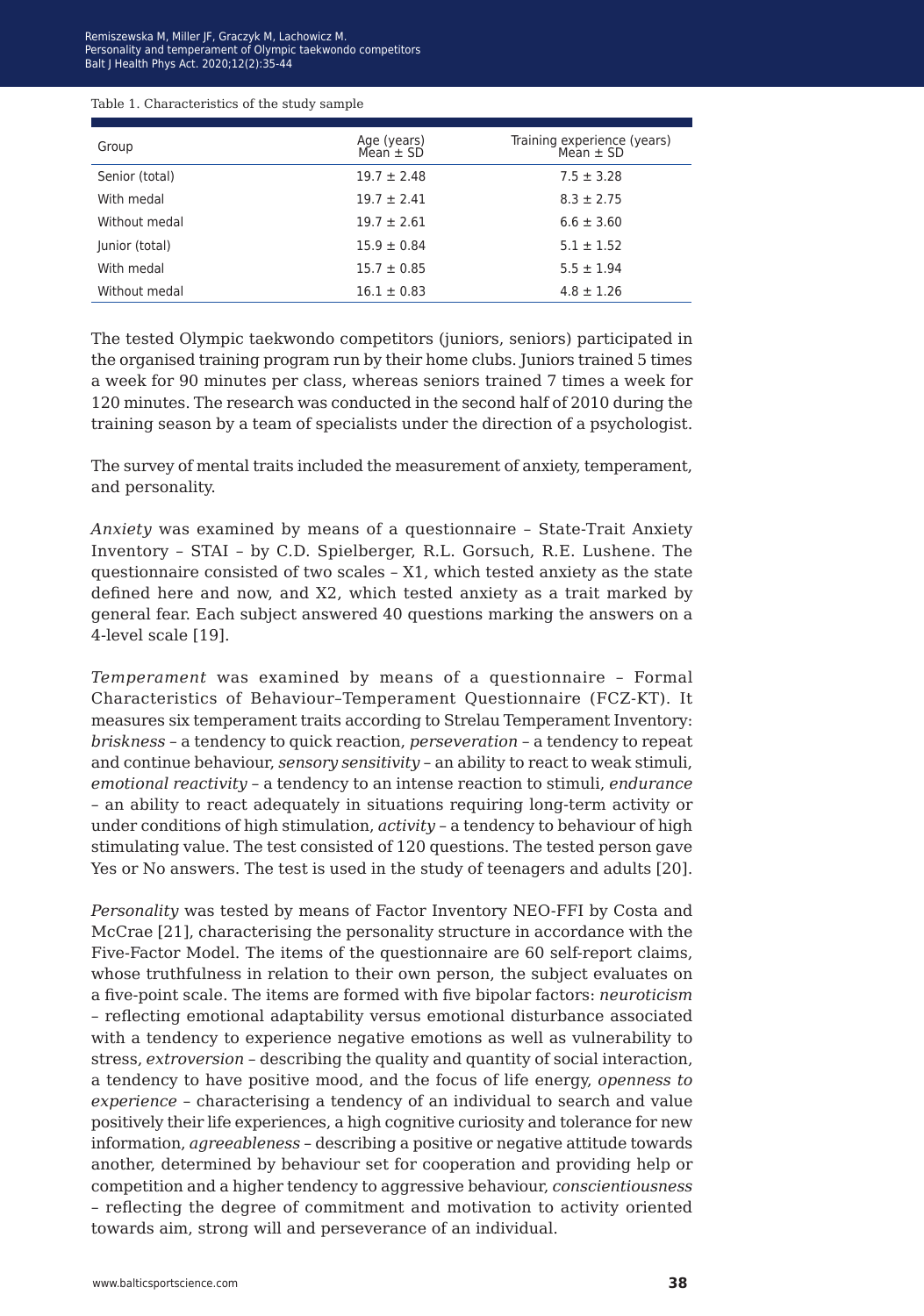A review of data analysis was carried out by calculating basic characteristics, i.e. mean value, standard deviation, volatility indicators and Pearson correlation coefficient or Spearman rank correlation [22, 23]. The next step in the analysis was a review of the correspondence of the distribution of individual variables with the normal distribution. For this purpose, the Shapiro-Wilk Test was employed. Depending on the confirmation or refutation of the hypothesis on the correspondence of the variable distribution with the normal distribution an analysis of variance was used to assess the difference between the groups – oneway ANOVA (in the first case) or the Kruskal-Wallis test (in the second case).

In order to establish the model describing the correlation between the dependent variable (the number of ranking points) and the number of independent variables a count data regression was used – Poisson model. This type of analysis was chosen for two reasons. The first – of a theoretical nature – the properties of Poisson's distribution were taken into account, which is the distribution of rare events, and describes, among others, the number of successes within a predetermined period of time, which accurately reflects the nature of the variable, which in this case is the number of ranking points accumulated in the number of competitions. Another characteristic of Poisson distribution is the equality of expected value and variance, so it was checked whether this condition was met. It was found that the average value of ranking points was approximately equal to the variance. This practical test was another reason for choosing the model described above. However, such an approach is met with certain limitations, which are mostly concerned with measurement errors connected to refereeing, the classification system, etc. Therefore, in the data analysis a tool was used, to determine, on the one hand, the influence of independent variables on the chance of scoring a point, and on the other, to determine those variables that are not conducive to achieving any sports effects (they contribute to the lack of any achievements, i.e. lack of points). As a criterion for the quality of a model AIC (estimator of quality of models) was adopted. Such an approach allowed the use of the regression method with a large number of zero values. In the statistical conducted analyses, p < 0.05 values were assumed to be significant.

### **results**

Firstly, selected mental traits of Olympic taekwondo competitors in the junior and the senior groups were compared. The following personality traits were analysed: neuroticism, extroversion, openness, agreeableness, anxiety, and temperament. It was found that anxiety and temperament did not significantly differentiate between juniors and seniors, and so these factors were excluded from the subsequent analysis ( $p > 0.05$ ).

Only one psychological variable that significantly differentiated between the groups was noted. It was neuroticism. The seniors noted a lower level of this trait by 24%  $(p < 0.001)$ . In the remaining mental traits, juniors and seniors obtained similar values. The differences in the obtained values ranged from 1% to 4% (see Table 2).

The next stage was to compare the psychological factors of taekwondo competitors with various sport achievements (medal, no medal) in the junior and the senior groups. In the assessment of mental state differentiating the study groups, the following factors were taken into consideration: *anxiety* (state and trait), *temperament* (features – briskness, perseveration, sensory sensitivity, emotional reactivity, endurance, activity), *personality* (features – neuroticism, extroversion, openness to new experiences, agreeableness, conscientiousness). The results are presented in Tables 3 and 4.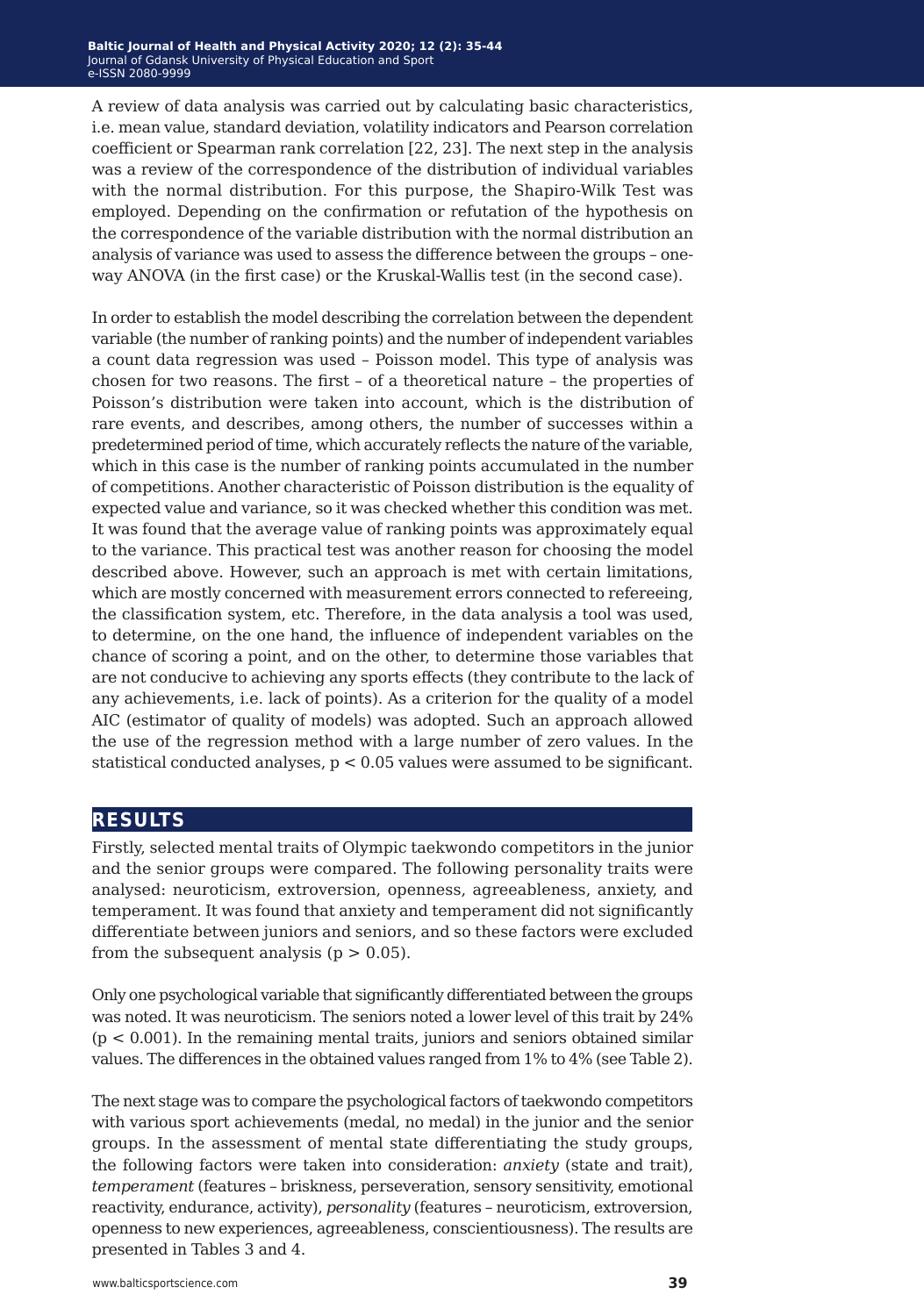Table 2. The differences in the selected mental traits in Olympic taekwondo competitors in junior and senior

| Trait               | $ $ unior $ $ ) | (n=63) | Senior(S)<br>$(n=64)$ | р    |           |
|---------------------|-----------------|--------|-----------------------|------|-----------|
|                     | x               | SD     | <b>X</b>              | SD   | l-S       |
| Neuroticism (pts)   | 18.84           | 4.48   | 15.17                 | 3.75 | $***$     |
| Extroversion (pts)  | 30.84           | 4.80   | 30.83                 | 4.87 | <b>NS</b> |
| Openness (pts)      | 23.97           | 4.65   | 23.72                 | 4.64 | <b>NS</b> |
| Agreeableness (pts) | 27.89           | 4.48   | 26.89                 | 4.81 | <b>NS</b> |
| Diligence (pts)     | 30.75           | 4.52   | 31.28                 | 6.06 | <b>NS</b> |

\*p < 0.05, \*\*p < 0.01, \*\*\*p < 0.001, NS – statistically insignificant (p > 0.05)

The study of psychological variables of taekwondo competitors in the junior category revealed only one layer of personality – extroversion, which significantly differentiated the groups of subjects (medallist, non-medallist). Competitors winning medals recorded a 9% higher value extroversion in comparison to competitors who did not win medals (Table 3).

Table 3. Psychological traits of the tested competitors winning and not winning medals in the junior category

|                            | Group | Subjects with medals<br>$(n = 27)$ |     |      | Subjects without medals<br>$(n = 36)$ |           |      | р     |
|----------------------------|-------|------------------------------------|-----|------|---------------------------------------|-----------|------|-------|
| Trait                      |       | $\bar{x}$                          | SD  | CV%  | $\bar{x}$                             | <b>SD</b> | CV%  |       |
| Anxiety as state (pts)     |       | 33.7                               | 5.2 | 15.4 | 32.0                                  | 6.2       | 19.4 | 0.252 |
| Anxiety as trait (pts)     |       | 36.3                               | 4.9 | 13.5 | 37.3                                  | 6.6       | 17.7 | 0.520 |
| Briskness (pts)            |       | 15.4                               | 2.3 | 14.9 | 14.7                                  | 2.6       | 17.7 | 0.246 |
| Perseveration (pts)        |       | 11.9                               | 2.3 | 19.3 | 12.5                                  | 2.3       | 18.4 | 0.251 |
| Sensory sensitivity (pts)  |       | 13.0                               | 2.8 | 21.5 | 12.6                                  | 2.8       | 22.2 | 0.614 |
| Emotional reactivity (pts) |       | 8.7                                | 3.4 | 39.1 | 8.6                                   | 2.5       | 29.1 | 0.843 |
| Endurance (pts)            |       | 12.9                               | 3.2 | 24.8 | 13.7                                  | 3.7       | 27.0 | 0.410 |
| Activity (pts)             |       | 14.4                               | 2.5 | 17.4 | 13.9                                  | 2.9       | 20.9 | 0.446 |
| Neuroticism (pts)          |       | 17.7                               | 4.9 | 27.7 | 19.9                                  | 4.0       | 20.1 | 0.081 |
| <b>Extroversion (pts)</b>  |       | 32.4                               | 4.7 | 14.5 | 29.7                                  | 4.6       | 15.5 | 0.027 |
| Openness (pts)             |       | 23.4                               | 4.2 | 17.9 | 24.4                                  | 5.0       | 20.5 | 0.381 |
| Agreeableness (pts)        |       | 27.6                               | 4.4 | 15.9 | 28.1                                  | 4.6       | 16.4 | 0.613 |
| Conscientiousness (pts)    |       | 31.6                               | 4.7 | 14.9 | 30.1                                  | 4.4       | 14.6 | 0.221 |

In the group of seniors, agreeableness was the dimension of personality which significantly differentiated competitors with or without medals ( $p < 0.05$ ). The medallists noted a 19% higher value of this dimension compared to the remaining competitors without a medal (Table 4).

In the junior category, extroversion was the dimension which differentiated competitors with and without medals. At the same time, agreeableness turned out to be the dimension differentiating competitors with and without medals in the senior category (Fig. 1).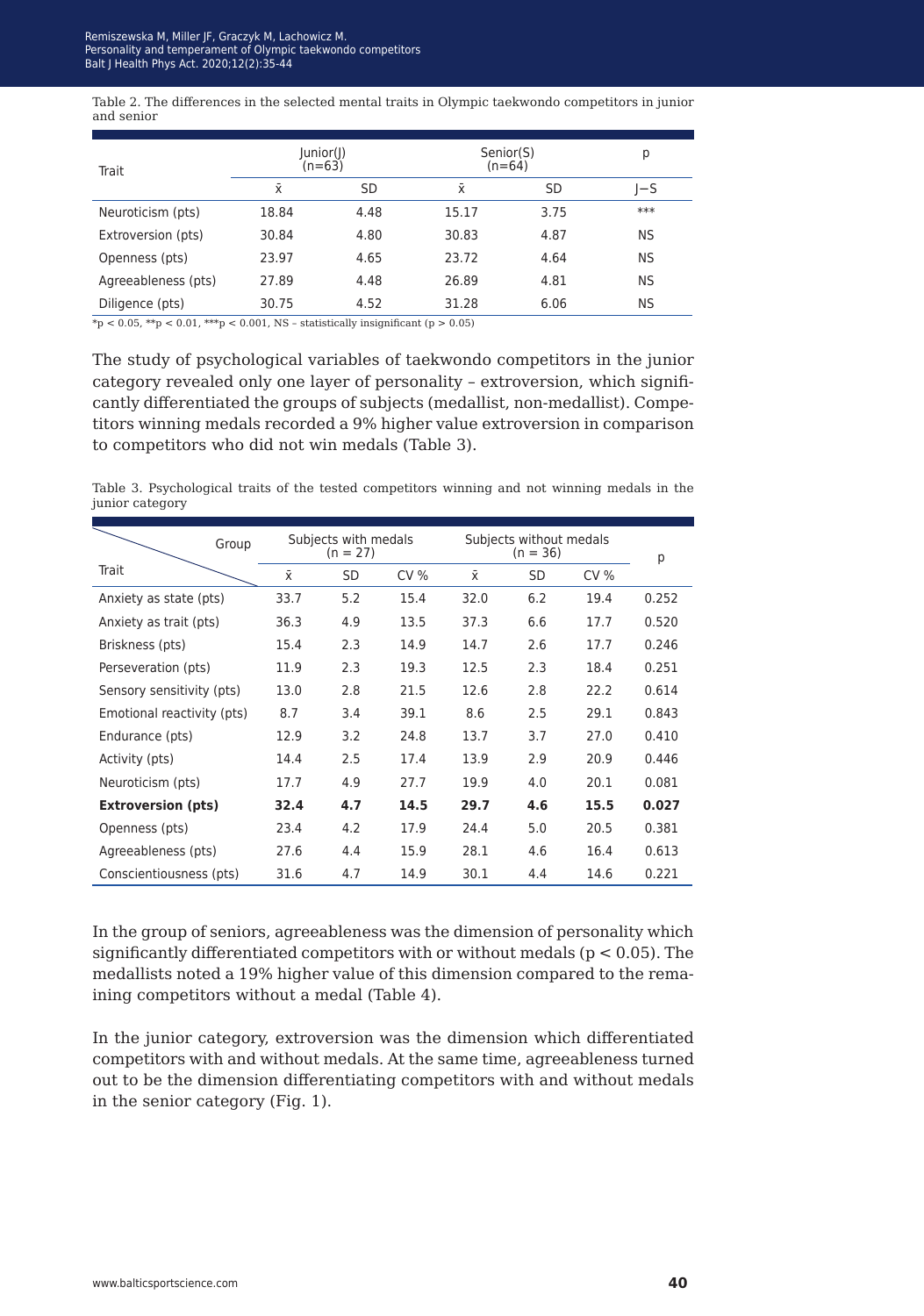Table 4. Psychological traits of the tested competitors winning and not winning medals in the senior category

|                            | Group | Subjects with medals<br>$(n = 38)$ |           |      | Subjects without medals<br>$(n = 36)$ |           |      | р     |
|----------------------------|-------|------------------------------------|-----------|------|---------------------------------------|-----------|------|-------|
| Trait                      |       | Χī                                 | <b>SD</b> | CV%  | Ϋ́                                    | <b>SD</b> | CV%  |       |
| Anxiety as state (pts)     |       | 31.7                               | 6.4       | 20.2 | 30.1                                  | 5.3       | 17.6 | 0.269 |
| Anxiety as trait (pts)     |       | 33.1                               | 5.5       | 16.6 | 33.8                                  | 5.2       | 15.4 | 0.626 |
| Briskness (pts)            |       | 15.1                               | 2.9       | 19.2 | 15.6                                  | 3.1       | 19.9 | 0.561 |
| Perseveration (pts)        |       | 10.6                               | 2.1       | 19.8 | 11.7                                  | 3.0       | 25.6 | 0.104 |
| Sensory sensitivity (pts)  |       | 13.8                               | 2.6       | 18.8 | 15.0                                  | 3.0       | 20.0 | 0.101 |
| Emotional reactivity (pts) |       | 9.4                                | 2.5       | 26.6 | 9.7                                   | 2.0       | 20.6 | 0.522 |
| Endurance (pts)            |       | 11.1                               | 2.6       | 23.4 | 12.0                                  | 3.4       | 28.3 | 0.219 |
| Activity (pts)             |       | 13.4                               | 2.6       | 19.4 | 13.7                                  | 3.2       | 23.4 | 0.658 |
| Neuroticism (pts)          |       | 15.2                               | 3.7       | 24.3 | 15.1                                  | 3.8       | 25.2 | 0.937 |
| Extroversion (pts)         |       | 30.8                               | 3.9       | 12.7 | 30.9                                  | 5.6       | 18.1 | 0.911 |
| Openness (pts)             |       | 23.4                               | 5.3       | 22.6 | 23.9                                  | 4.2       | 17.6 | 0.663 |
| Agreeableness (pts)        |       | 28.4                               | 4.5       | 15.8 | 23.9                                  | 4.8       | 20.1 | 0.030 |
| Conscientiousness (pts)    |       | 31.3                               | 6.4       | 20.4 | 31.3                                  | 5.9       | 18.8 | 0.963 |



Fig.1. Mental traits differing teams of taekwondo competitors

## **discussion**

The aim of the study was to assess and identify psychological factors corresponding with sports performance in Olympic taekwondo of mixed-ability group of competitors. The competitors that were most often tested were highly qualified competitors in the senior group. The attempts to test juniors were sporadic and measured individual factors, i.e. structural, motor, energetic or technical ones. As far as we know, so far there have been no studies undertaking the psychological variables determining sports performance in the junior and senior groups by means of the same methods, techniques and instruments.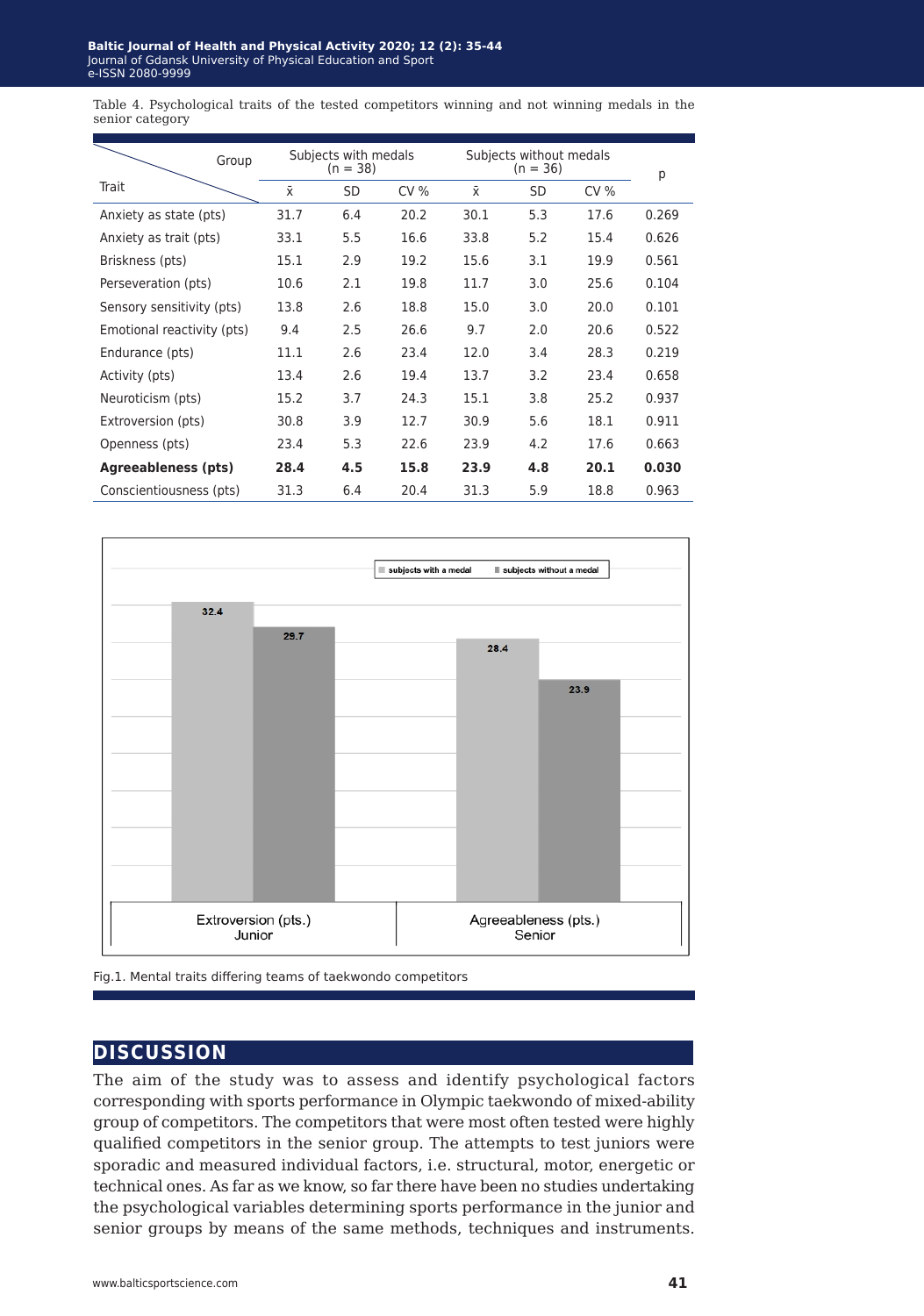That is why the attempt to identify these factors was undertaken among mixedability competitors using the same methods in each of the presented groups.

Overall, in the junior group the only dimension of personality which differentiated significantly medallists from non-medallists was extroversion ( $p < 0.05$ ). Juniors winning medals demonstrated a high degree of the development of this trait, obtaining a 9.1% higher value than non-medallists. Particularly noteworthy is the fact that medallists in a junior group tested a low level of anxiety (3−5%), a high level of the development of the personality trait which was conscientiousness (5%) and a low level of neuroticism, which was lower by 12% compared to the group of competitors not achieving success in sports ( $p < 0.05$ ). To sum up the characteristics of psychological factors of the junior group, it must be stated that medallists significantly differed from non-medallists only with regard to the level of extroversion. This variable corresponded with the sport performance in the tested group. The results obtained were presented against the background of the results of studies of juniors from other martial arts, because such studies are scarce among taekwondo competitors.

Similar study results were presented by Bernatek [3]. They distinguished extroversion as a significant trait characterising junior category competitors achieving sport successes in karate. The medallists from this group were characterised by a high level of extroversion.

Highly qualified juniors practising judo displayed a high level of extroversion and a low level of neuroticism [14]. Rychta [8] also pinpointed a low level of neuroticism in juniors from a judo team who were winning medals. The above data lead to a conclusion that low neuroticism may be an important factor determining the achievement of high sports performance in the abovementioned martial arts.

On the other hand, Obminski et al. [13] conducted a study measuring anxiety, temperament and personality in boxing competitors – juniors winning and not winning medals, and did not find any major differences. The discrepancy of the study results may be determined by the peculiarity of each of the martial arts (judo, boxing, karate). A scarcity of studies on the subject does not provide enough ground for formulating conclusions in the matter.

In the senior group the trait that significantly differentiated the medallists from non-medallists was agreeableness ( $p < 0.05$ ). The medallists demonstrated a 19% higher value of this trait than non-medallists. Seniors winning medals had a low level of anxiety, neuroticism, openness and they demonstrated a high level of extroversion; however, these did not differ in the two groups of competitors significantly ( $p < 0.05$ ).

Similar results were presented by Botwina [9], who showed a high level of extroversion and low level of neuroticism in the top wrestling competitors in the senior group ( $p < 0.05$ ). Thus, we can assume that with the rise of the level of advancement, the factors differentiating competitors with sport success in taekwondo and wrestling are similar. However, it needs to be confirmed with subsequent study.

The results obtained in our research are in line with the results presented by Remiszewska et al. [24] who studied the Polish championship medallists from a senior group in taekwondo. The following psychological factors were included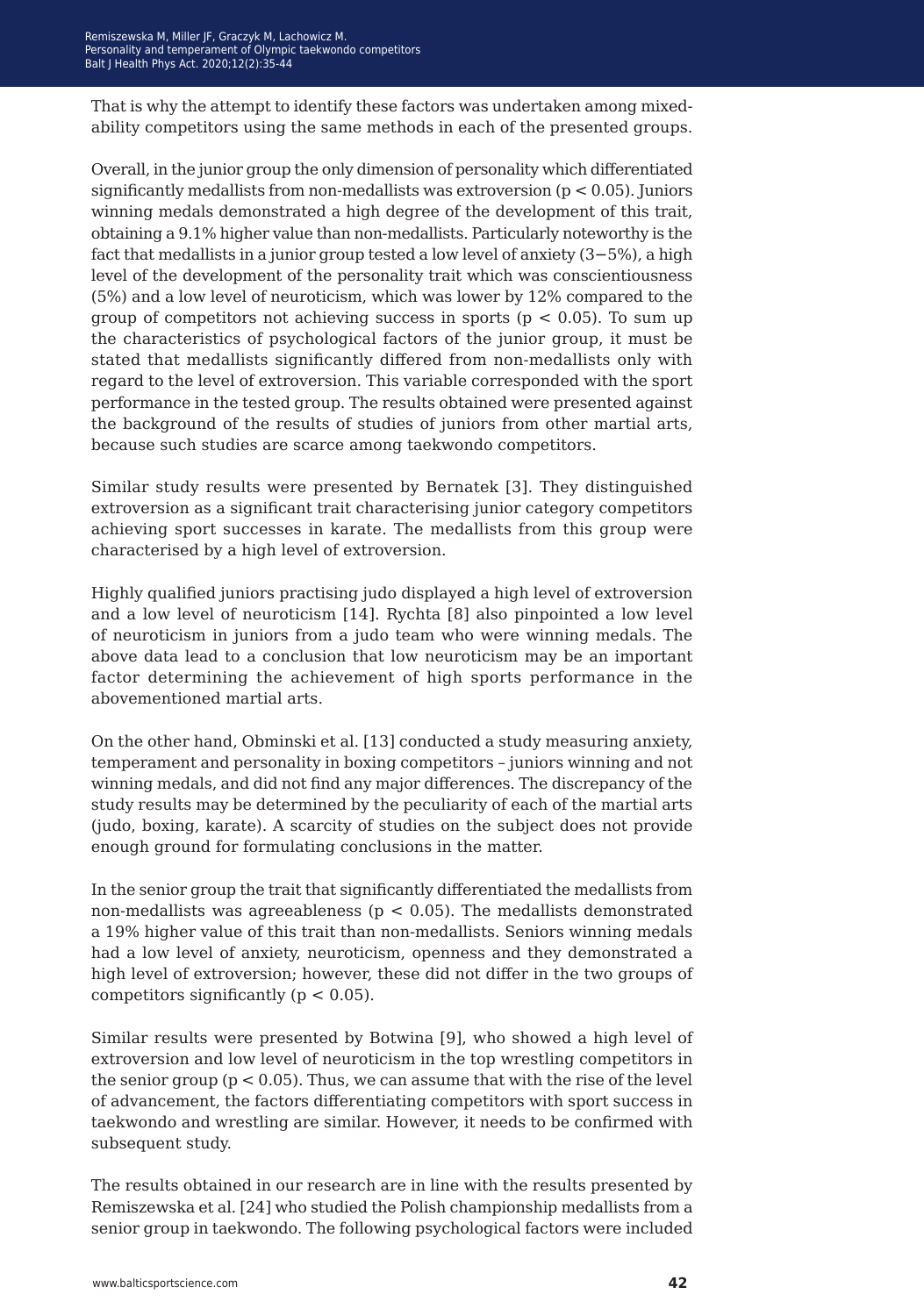as corresponding with the sports performance: a low level of neuroticism and a high level of extroversion  $(p < 0.05)$ .

Summing up, it must be stated that the only mental dimension that significantly differed juniors with and without medals was extroversion. The medallists also had a record of a lower level of anxiety and a higher level of conscientiousness; however, these differences were statistically insignificant ( $p < 0.05$ ).

On the other hand, one personality dimension (agreeableness) was noted to be significantly differentiating the competitors with and without medals ( $p < 0.05$ ). Moreover, the competitors with sports success (with a medal) were characterised by a slightly lower level of anxiety and a high extroversion  $(p > 0.05)$ .

The research on psychological variables in relation to sport performance in martial arts is scarce. As a result, an attempt for such analysis in relation to other martial arts, i.e. judo, boxing and karate was made in the discussion. The analyses carried out do not fully reflect the specificity of the mental factors differing significantly taekwondo competitors with and without medals, in the junior and senior group. Nevertheless, the comparative analysis of the results of juniors and seniors suggests an observation that the two examined groups showed similarities regarding the low level of anxiety and neuroticism, a high level of extroversion and an average level of agreeableness. Although they were not statistically significant, they indicate a direction for future research.

## **conclusions**

- 1. As a result of the conducted analysis it was found that the two tested groups (juniors and seniors) showed similarities regarding a low level of anxiety and neuroticism, a high level of extroversion and an average level of agreeableness.
- 2. Only one variable differed significantly competitors in senior and junior categories, namely neuroticism.
- 3. In the junior category, the mental factor differing competitors with and without a medal was extroversion, in the senior category – agreeableness.

## **references**

- [1] Weinberg R.S. The mental advantage. Champaign: Leisure Press; 1988.
- [2] Widyastuti CD. Porównanie umiejętności psychologicznych pomiędzy Pencak Silat i Karate [Comparison of psychological skills between Pencak Silat and Karate]. IDO RUCH DLA KULTURY. Journal of Martial Arts Anthropology. 2019;19(3):50–55. Polish.
- [3] Bernatek P, Cwyl S, Dudziak D, Szastarek I, Guszkowska M. Cechy temperamentu i osobowości zawodników sportów walki i zespołowych gier sportowych [Temperament and personality traits of martial arts and team sports players]. In: Parzelski D, editor. Psychologia w sporcie. Teoria, Badania, Praktyka [Psychology in Sport. Theory, Research, Practice]. Warszawa; 2006, 50–57. Polish.
- [4] Nia ME, Besharat MA. Comparison of athletes' personality characteristics in individual and team sports. Procedia − Social and Behavioral Sciences. 2010;5:808-812. [https://doi.org/10.1016/j.](https://doi.org/10.1016/j.sbspro.2010.07.189) [sbspro.2010.07.189](https://doi.org/10.1016/j.sbspro.2010.07.189)
- [5] Allen MS, Greenlees I, Jones MV. An investigation of the five-factor model of personality and coping behaviour in sport. J Sport Sci. 2011;29(8):841–850. <https://doi.org/10.1080/02640414.2011.565064>
- [6] Wielochowski M, Gorący A, Żyto-Sitkiewicz D. Ocena funkcjonowania startowego zawodników sportów walki [Assessment of the start performance of combat sports players]. Roczniki Naukowe AWF. 1992;XXXIII:163–189. Polish
- [7] Graczyk M. Symptomy patologii zachowania jako efekty uprawiania pięściarstwa [Symptoms of pathology of behavior as the effects of boxing]. In: Maroszek K, editor. Zjawiska patologii społecznej w sporcie [Phenomena of social pathology in sport]. Gdańsk; 1994. Polish.
- [8] Rychta T. Osobowość a zachowanie celowe sportowców [Personality and purposeful behavior of athletes]. Warszawa: COS; 1998. Polish.